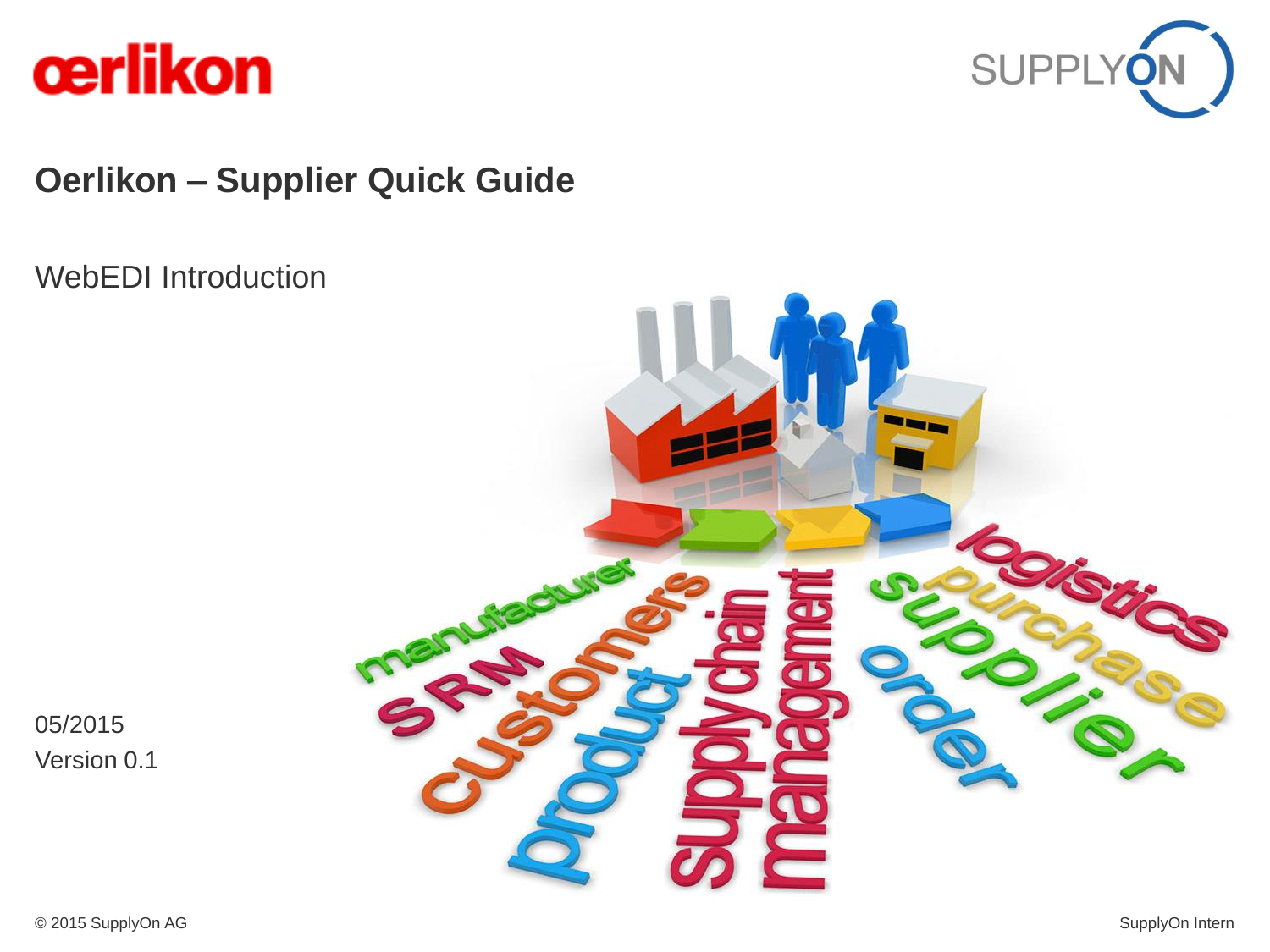

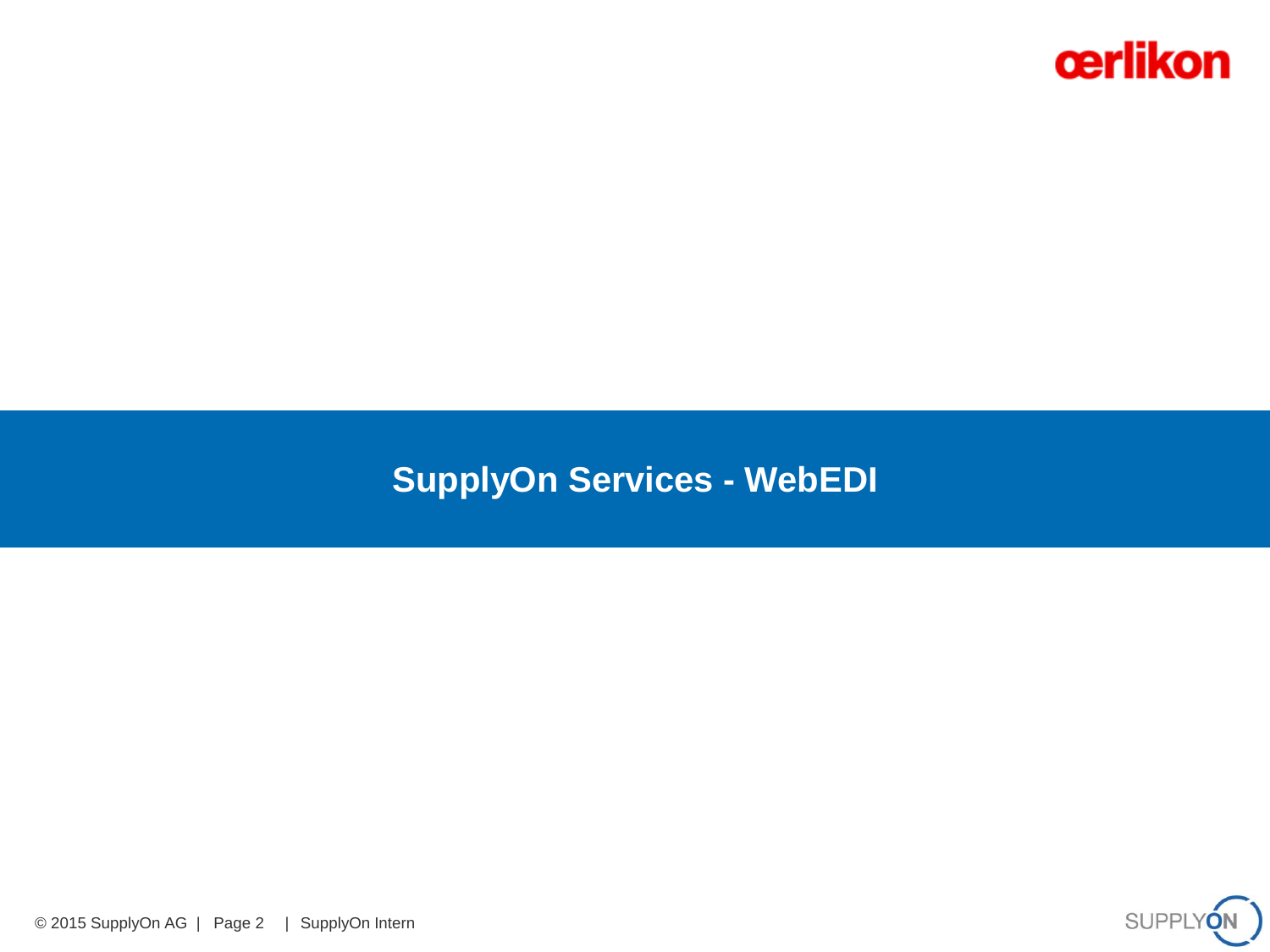# cerlikon

**Logistics & Finance – what you need to know about the entry screen**

| SupplyOn Services   Administration   Log Out<br>My SupplyOn |                                                             |            | <b>SUPPI</b> |          |          |                                      |
|-------------------------------------------------------------|-------------------------------------------------------------|------------|--------------|----------|----------|--------------------------------------|
| <b>TEST SYSTEM (C Business Directory</b>                    | Derlikon OMF OBA - Düspohl (Acceptance Oerlikon QAS), Sonja |            |              |          |          |                                      |
| My SupplyOn > Logis WebEDI / VMI<br>$\mathcal{L}_{\mu}$     |                                                             |            |              |          |          | Contact   Help for this page   Print |
| acceptance-oerlikon-cpm-sdu                                 |                                                             |            |              |          |          |                                      |
| Processes                                                   | <b>Alerts</b><br>New Messages                               | Exceptions | (High        | Medium   | Low)     | Summary<br><b>Alert Overview</b>     |
| Logistics                                                   |                                                             |            |              |          |          | <b>Custom user settings</b>          |
| <b>Demand Processes</b>                                     |                                                             |            |              |          |          |                                      |
| <b>Delivery Instructions</b>                                |                                                             | $\bf{0}$   | $\bf{0}$     | 0        | $\bf{0}$ |                                      |
| <b>Delivery Forecast</b>                                    |                                                             |            |              |          |          |                                      |
| JIT Call-off                                                |                                                             |            |              |          |          |                                      |
| Orders $\Xi$                                                | 10                                                          | 0          | $\mathbf 0$  | $\bf{0}$ | $\bf{0}$ |                                      |

**In the WebEDI / VMI entry screen, the user receives information about:**

- Logistics processes, new messages, alerts (exceptions, overview)
- Article and organization master data
- The language setup for the own user account (view can be changed to 9 diff. languages)

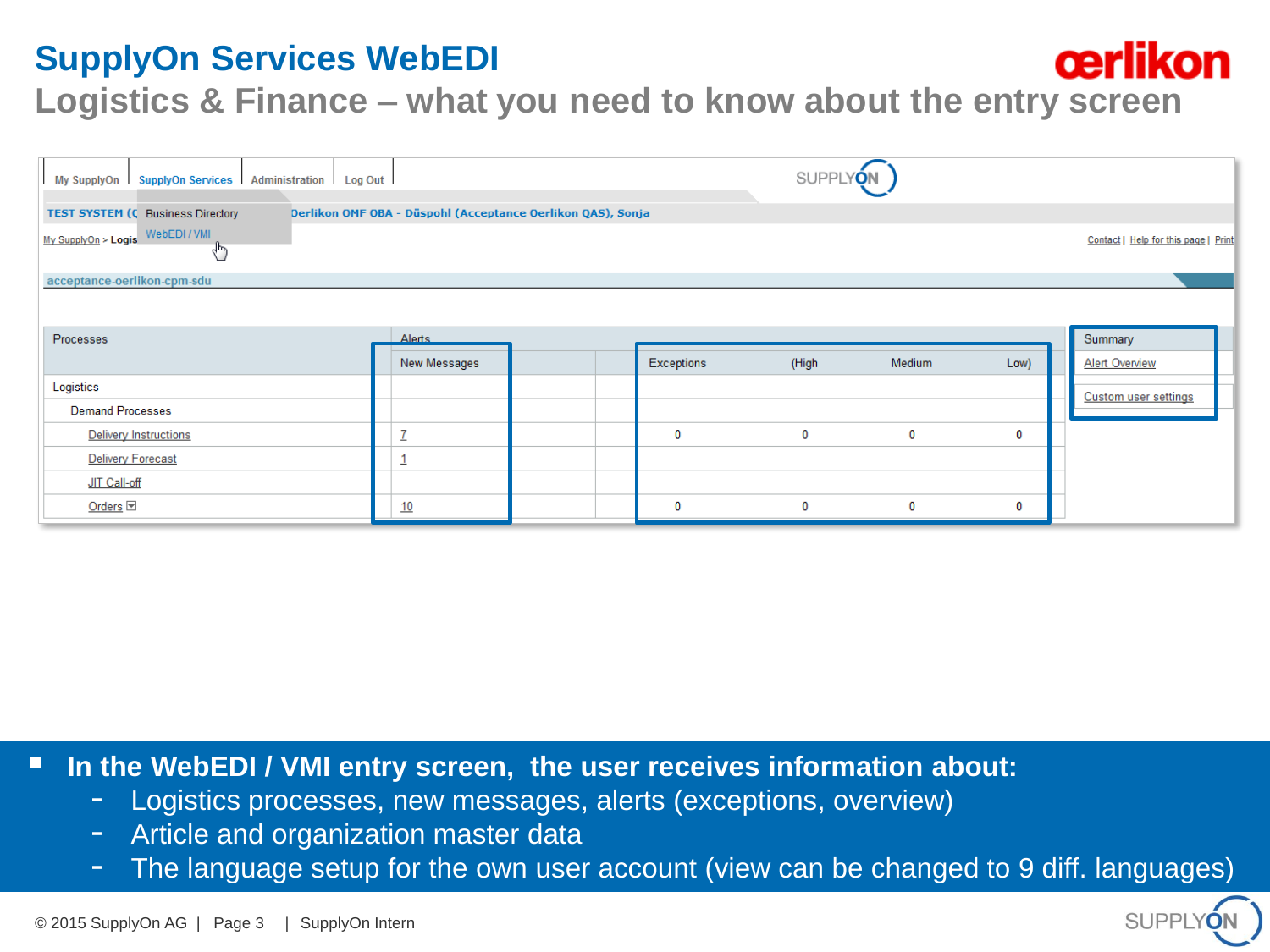## **SupplyOn Services WebEDI Logistics & Finance – Demand Processes – Messages**



**Within the dropdown field, different views can be selected**

**All new messages are opened by clicking on the number link**



cerlikon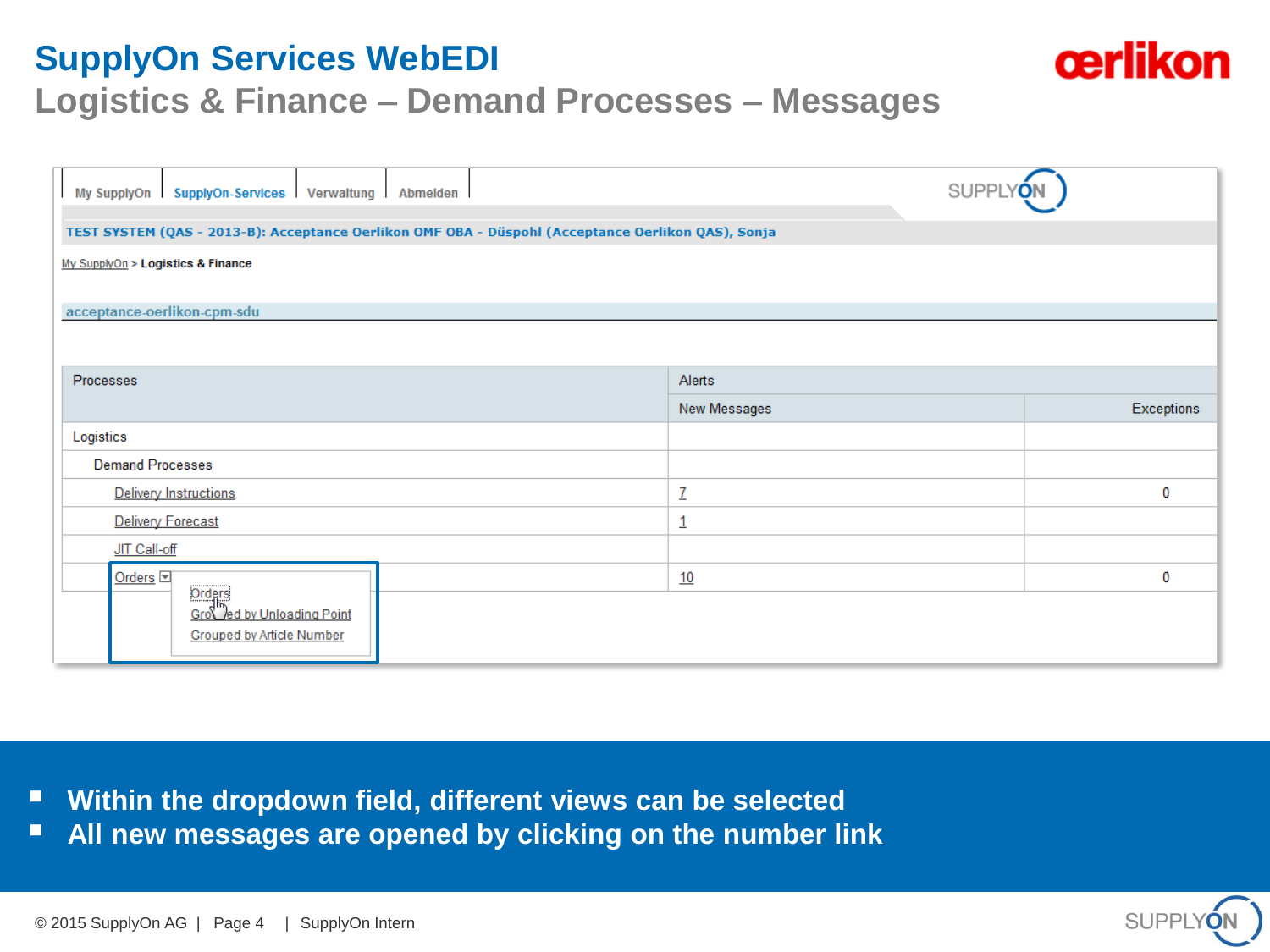## **SupplyOn Services WebEDI Logistics & Finance – Messages – User view management**

| <b>SUPPLY</b><br>My SupplyOn<br><b>SupplyOn Services</b><br>Administration<br>Log Out                           |            |         |                         |                        |              |           |            |                |  |  |  |
|-----------------------------------------------------------------------------------------------------------------|------------|---------|-------------------------|------------------------|--------------|-----------|------------|----------------|--|--|--|
| TEST SYSTEM (QAS - 2013-B): Acceptance Oerlikon OMF OBA - Düspohl (Acceptance Oerlikon QAS), Sonja              |            |         |                         |                        |              |           |            |                |  |  |  |
| My SupplyOn > Logistics & Finance > Orders                                                                      |            |         |                         |                        |              |           |            |                |  |  |  |
| Quick Search<br><b>Advanced Search</b>                                                                          |            |         |                         |                        |              |           |            |                |  |  |  |
| <b>My Search Profiles</b><br>Reset<br>Search<br>×                                                               |            |         |                         |                        |              |           |            |                |  |  |  |
| Grouped by Unloading Point<br>Grouped by Article Number<br>Orders<br>×<br><b>SupplyOn Def. View</b><br>Manage • |            |         |                         |                        |              |           |            |                |  |  |  |
| $\Box$<br>Org. Buyer Plant Customer                                                                             | Plant Code | Planner | Consignee, Name         | <b>Unloading Point</b> | Order Number | Positions | Order Date | Last Change D  |  |  |  |
| $\Box$<br><b>OER</b><br>Barmag Remscheid                                                                        | DE320 1000 |         | 110;ESC Oerlikon Barmag | Oerlikon Barmag        | 4510382968   | 3         | 04.05.15   | 04.05.15 11:53 |  |  |  |
| $\Box$<br><b>OER</b><br>Barmag Remscheid                                                                        | DE320_1000 |         | 110;ESC Oerlikon Barmag | Oerlikon Barmag        | 4510382967   | 3         | 30.04.15   | 30.04.15 16:27 |  |  |  |
| <b>OER</b><br>Barmag Remscheid                                                                                  | DE320 1000 |         | 110;ESC Oerlikon Barmag | Oerlikon Barmag        | 4510382966   | 3         | 30.04.15   | 30.04.15 15:55 |  |  |  |

**The user view can be individually defined:**

- quick and advanced search, create search profile (see next slides)
- Filter, add/remove columns, create view and set as default (see next slides)



cerlikon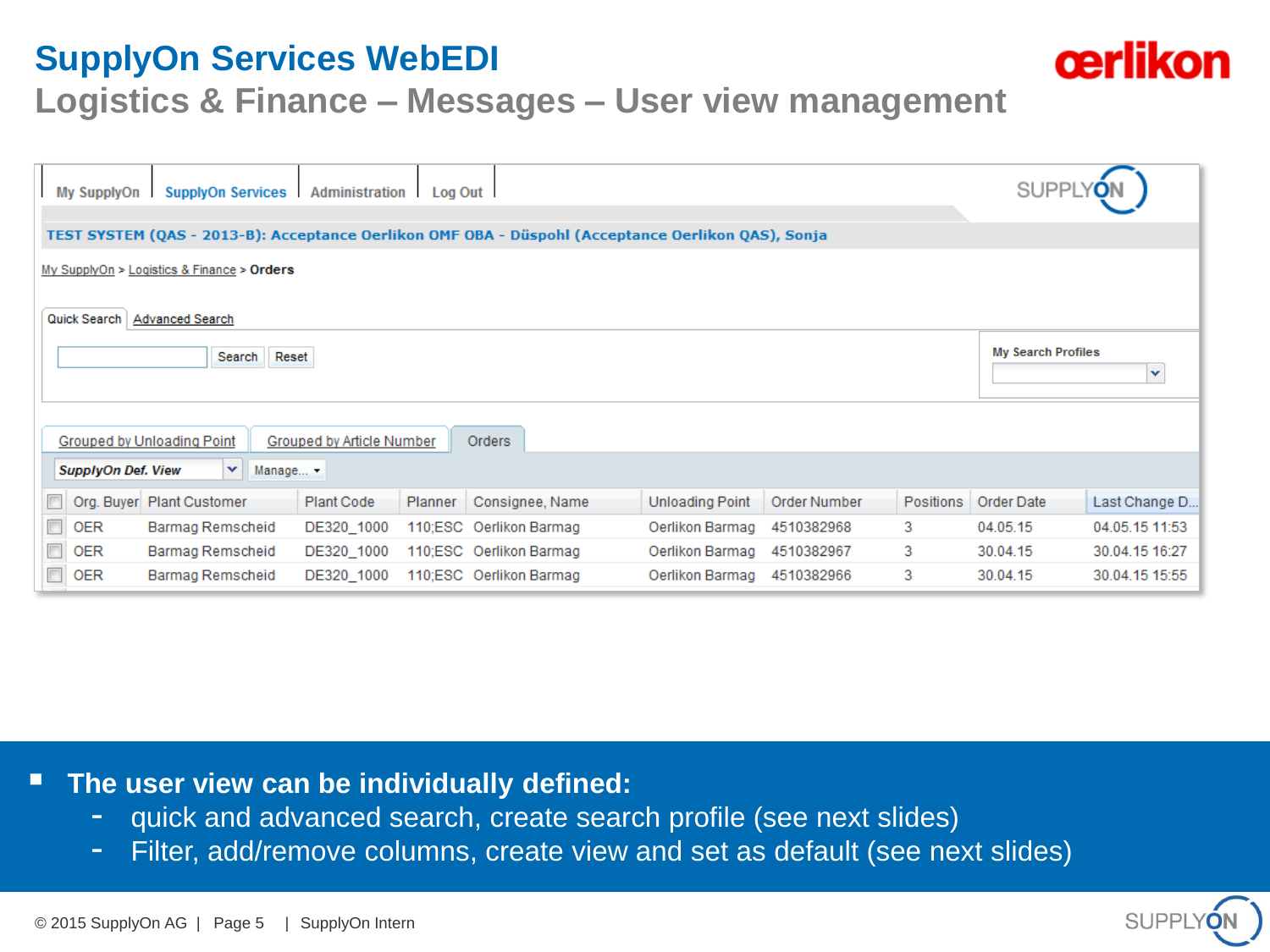

#### **Logistics & Finance – User view management – Search options**

| <b>SupplyOn Services</b><br>My SupplyOn                                                            | Administration        | <b>Log Out</b> |        |                                                         |  |                        |             |  |
|----------------------------------------------------------------------------------------------------|-----------------------|----------------|--------|---------------------------------------------------------|--|------------------------|-------------|--|
| TEST SYSTEM (QAS - 2013-B): Acceptance Oerlikon OMF OBA - Düspohl (Acceptance Oerlikon QAS), Sonja |                       |                |        |                                                         |  |                        |             |  |
| My SupplyOn > Logistics & Finance > Orders                                                         |                       |                |        |                                                         |  |                        |             |  |
| <b>Advanced Search</b><br>Quick Search                                                             |                       |                |        |                                                         |  |                        |             |  |
| <b>Plant Code</b>                                                                                  | v<br>contains         |                | v      | 1000                                                    |  |                        | Delete line |  |
| <b>Delivery Status</b>                                                                             | v<br>equal to<br>لس ا |                | ▾      | Add line   Delete line<br>$\mathbf{v}$<br>Not fulfilled |  |                        |             |  |
| <b>Action Code Summary</b>                                                                         |                       |                |        |                                                         |  |                        |             |  |
| Action code                                                                                        | Ξ                     |                |        |                                                         |  |                        |             |  |
| Article Description                                                                                |                       | cle Number     | Orders |                                                         |  |                        |             |  |
| <b>Article Number</b>                                                                              |                       |                |        |                                                         |  |                        |             |  |
| <b>Attachment Status</b>                                                                           |                       |                |        |                                                         |  |                        |             |  |
| Attachments Available                                                                              | te.                   | <b>Planner</b> |        | Consignee, Name                                         |  | <b>Unloading Point</b> | Order Num   |  |
| Company Code                                                                                       | 000                   |                |        | 110:ESC Oerlikon Barmag                                 |  | Oerlikon Barmag        | 451038296   |  |
| Conf. Status Header                                                                                | 000                   |                |        | 110;ESC Oerlikon Barmag                                 |  | Oerlikon Barmag        | 451038296   |  |
| Consignee, Name                                                                                    | 000                   |                |        | 110;ESC Oerlikon Barmag                                 |  | Oerlikon Barmag        | 451038296   |  |
| Consignee, No.                                                                                     | 000                   |                |        | 110:ESC Oerlikon Barmag                                 |  | Oerlikon Barmag        | 451038296   |  |
| Consignee, Unl. Point                                                                              |                       |                |        |                                                         |  |                        |             |  |

#### **Quick search:**

- just enter numbers, text or a date and click on search, e.g. order number
- **Advanced search:** 
	- select search criteria and click on search, e.g. plant contains 1311
	- for further criteria click on add line, select relevant criteria and click on search

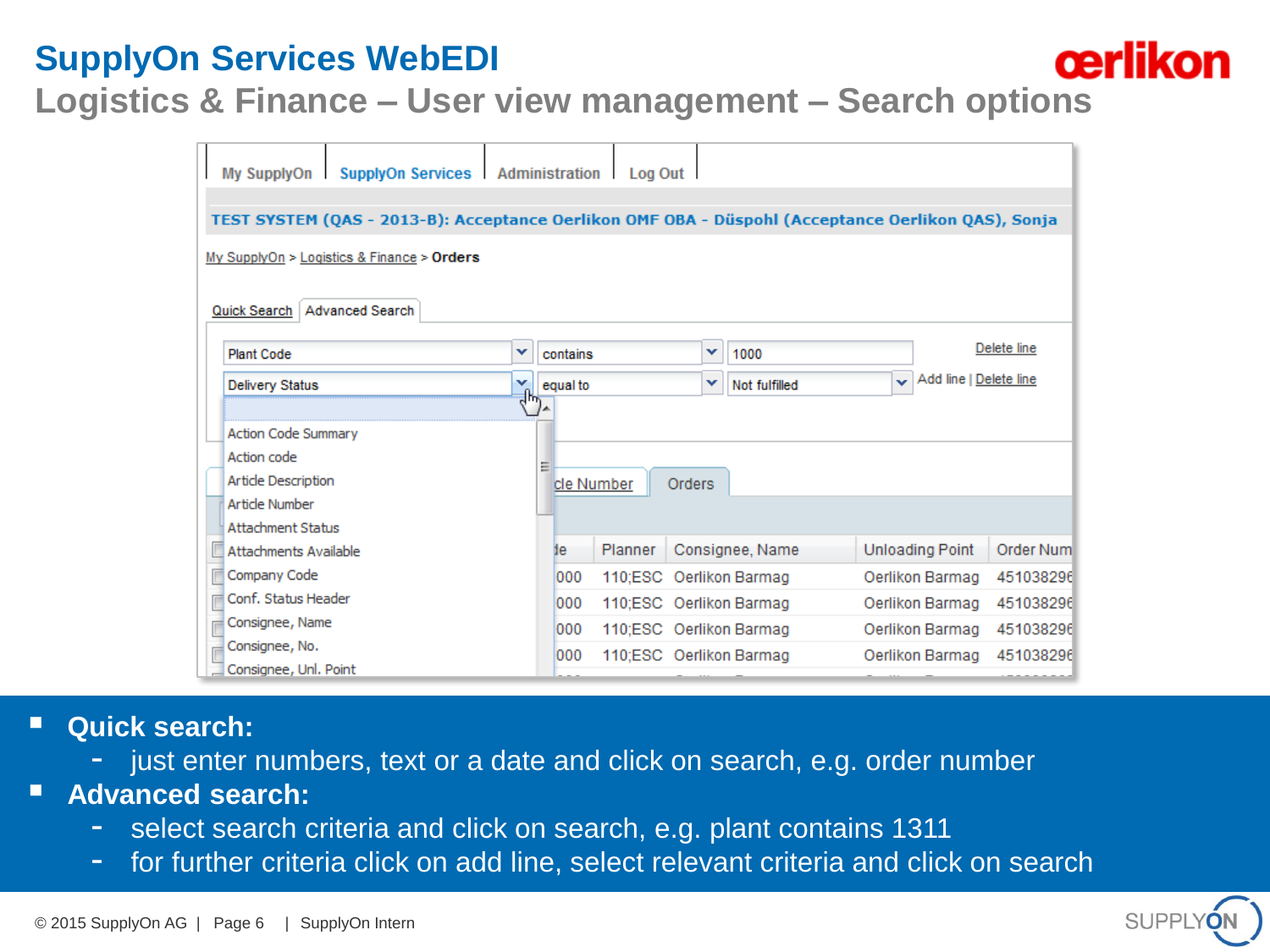

**Logistics & Finance – User view management – Search profile**

| SUPPLYON |                           |                                                  |
|----------|---------------------------|--------------------------------------------------|
|          |                           |                                                  |
|          |                           | Contact   Help for this page   Print             |
|          |                           |                                                  |
|          | <b>My Search Profiles</b> | <b>Hide Search Area</b>                          |
|          | My View                   | Manage am<br>v                                   |
|          |                           | Create new                                       |
|          |                           | Update                                           |
|          |                           | <b>Delete</b>                                    |
|          |                           | Set as/unset default<br><b>Reset all Filters</b> |

- **Once having defined search criteria, the search result can be saved and set as default**
- **To create a search profile, the user enters a search profile name, opens the drop-down menu, clicks on create new and set as default**
- **Via the update or delete options, the search profile can be changed or deleted**

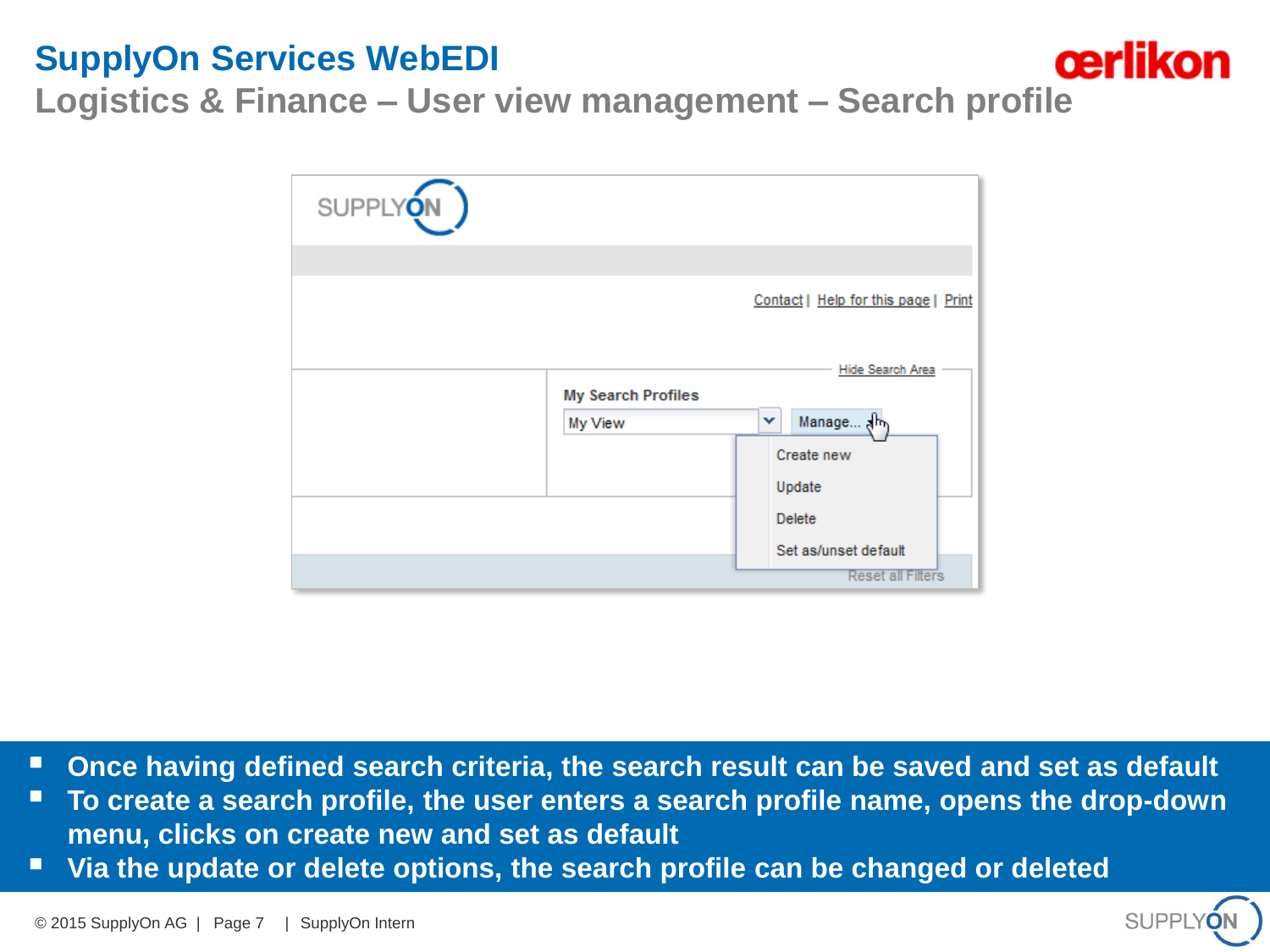#### **Logistics & Finance – User view management – Set filters**

| <b>My SupplyOn</b>                                                                                 | <b>SupplyOn Services</b>          |            | Administration             | Log Out         |                        |                |               |   |                             |            |  |
|----------------------------------------------------------------------------------------------------|-----------------------------------|------------|----------------------------|-----------------|------------------------|----------------|---------------|---|-----------------------------|------------|--|
| TEST SYSTEM (OAS - 2013-B): Acceptance Oerlikon OMF OBA - Düspohl (Acceptance Oerlikon OAS), Sonja |                                   |            |                            |                 |                        |                |               |   |                             |            |  |
| My SupplyOn > Logistics & Finance > Orders                                                         |                                   |            |                            |                 |                        |                |               |   |                             |            |  |
|                                                                                                    |                                   |            |                            |                 |                        |                |               |   |                             |            |  |
| Advanced Search<br>Quick Search                                                                    |                                   |            |                            |                 |                        |                |               |   |                             |            |  |
| Delete line<br>v<br>v<br><b>Plant Code</b><br>1000<br>contains                                     |                                   |            |                            |                 |                        |                |               |   |                             |            |  |
| <b>Delivery Status</b>                                                                             |                                   | v          | equal to                   |                 | v                      |                | Not fulfilled | v | Add line   Delete line      |            |  |
| Reset<br>Search                                                                                    |                                   |            |                            |                 |                        |                |               |   |                             |            |  |
|                                                                                                    |                                   |            |                            |                 |                        |                |               |   |                             |            |  |
|                                                                                                    | <b>Grouped by Unloading Point</b> |            | Grouped by Article Number  |                 | Orders                 |                |               |   |                             |            |  |
| <b>SupplyOn Def. View</b>                                                                          | v                                 |            |                            |                 |                        |                |               |   |                             |            |  |
|                                                                                                    | Manage                            |            |                            |                 |                        |                |               |   |                             |            |  |
|                                                                                                    | Org. Buyer Plant Customer         | Plant Code |                            | Planner         | Consignee, Name        |                |               |   | <b>Unloading Point</b>      | Order Numt |  |
| <b>OER</b>                                                                                         | Barmag Remscheid                  |            | DE320_100 4 J              | Sort Ascending  |                        |                | armag         |   | Oerlikon Barmag             | 451038296  |  |
| <b>OER</b>                                                                                         | Barmag Remscheid                  |            | DE320 100<br>$\frac{Z}{A}$ | Sort Descending |                        |                | armag         |   | Oerlikon Barmag             | 451038296  |  |
| <b>OER</b>                                                                                         | Barmag Remscheid                  | DE320 100  |                            | Columns         |                        |                | larmag        |   | Oerlikon Barmag             | 451038296  |  |
| <b>OER</b>                                                                                         | Barmag Remscheid                  |            | 睏<br>DE320 100             |                 |                        |                | armag         |   | Oerlikon Barmag             | 451038296  |  |
| <b>OER</b>                                                                                         | Barmag Remscheid                  |            | DE320 100                  | Filters         |                        |                | CH000 0000    |   | likon Barmag                | 458338295  |  |
| <b>OER</b>                                                                                         | Barmag Remscheid                  |            | DE320 1006                 |                 | <mark>oer</mark> indun |                | DE320         |   | likon Barmag                | 456338295  |  |
| <b>OER</b>                                                                                         | Barmag Remscheid                  |            | DE320 1000                 | 110;017         | Oer                    |                |               |   | likon Barmag                | 451010183  |  |
| <b>OER</b>                                                                                         | Barmag Remscheid                  |            | DE320_1000                 | 110;017         | Oerlikon E             |                | DE3201000     |   | likon Barmag                | 451010182  |  |
| <b>OER</b>                                                                                         | Barmag Remscheid                  |            | DE320 1000                 | 110:017         | Oerlikon E             |                | DE320 1000    |   | llikon Barmag               | 4510101821 |  |
| <b>OER</b>                                                                                         | Barmag Remscheid                  |            | DE320 1000                 | 110:017         | Oerlikon E             | $\blacksquare$ | LI204 1200    |   | likon Barma                 | 451010182  |  |
| <b>OER</b>                                                                                         | Barmag Remscheid                  |            | DE320_1000                 |                 | Oerlikon E             |                | OER01         |   | likon Barmag                | 459338295  |  |
| <b>OER</b>                                                                                         | Barmag Remscheid                  |            | DE320 1000                 |                 | Oerlikon Barmad        |                |               |   | <del>Oer</del> likon Barmag | 451038296  |  |

 **Via the filtering option in each displayed column, the user filters all existing records acc. to required criteria** 



cerlikon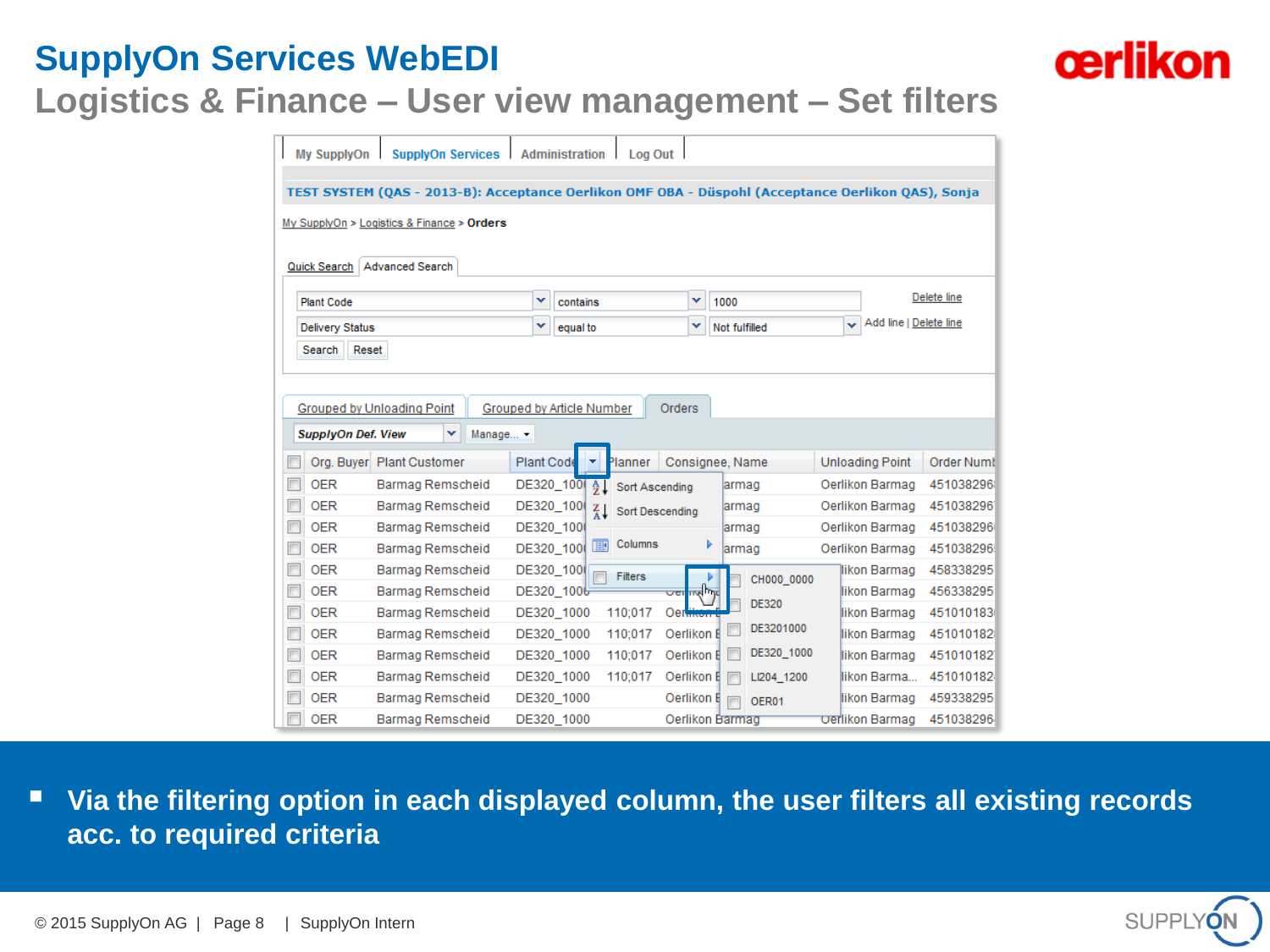#### **SupplyOn Services WebEDI cerlikon Logistics & Finance – User view management – Add/remove columns** My SupplyOn SupplyOn Services Administration | Log Out

| TEST SYSTEM (QAS - 2013-B): Acceptance Oerlikon OMF OBA - Düspohl (Acceptance Oerlikon QAS), Sonja                 |                         |                              |   |          |
|--------------------------------------------------------------------------------------------------------------------|-------------------------|------------------------------|---|----------|
| My SupplyOn > Logistics & Finance > Orders                                                                         |                         |                              |   |          |
|                                                                                                                    |                         | $ \leftarrow$ $\sim$         |   |          |
| Advanced Search<br>Quick Search                                                                                    | ⊽                       | Org. Buyer                   | ▲ |          |
| v                                                                                                                  | V                       | <b>Plant Customer</b>        |   | e        |
| ×<br><b>Plant Code</b><br>contains                                                                                 | ⊽                       | <b>Plant Code</b>            |   |          |
| v<br>×<br><b>Delivery Status</b><br>equal to                                                                       | V                       | Planner                      |   |          |
| Search<br>Reset                                                                                                    | ⊽                       | Consignee, Name              |   |          |
|                                                                                                                    | ⊽                       | <b>Unloading Point</b>       | Ξ |          |
| <b>Grouped by Unloading Point</b><br><b>Grouped by Article Number</b><br>Orders                                    | ⊽                       | Order Number                 |   |          |
| SupplyOn Def. View<br>v<br>Manage                                                                                  | $\overline{\mathsf{v}}$ | Positions                    |   |          |
| Org. Buver Plant Customer<br>Plant Code     Planner<br>Consigne                                                    | ⊽                       | <b>Order Date</b>            |   | r Number |
| <b>OER</b><br>Barmag Remscheid<br>DE320_100  A L Sort Ascending                                                    | ⊽                       | Last Change Date             |   | 382968   |
| <b>OER</b><br>Barmag Remscheid<br>DE320 100<br>$\left[\begin{array}{cc} Z \\ A \end{array}\right]$ Sort Descending |                         | $\boxed{7}$ Status           |   | 382967   |
| Barmag Remscheid<br>0ER<br>DE320 100                                                                               |                         | Order ID                     |   | 382966   |
| Columns<br>DE320_100   III<br>Barmag Remscheid<br><b>OER</b>                                                       | $\mathbb{R}$            | ᠷᡰ᠇<br>History               |   | 382965   |
| <b>OER</b><br>Barmag Remscheid<br>DE320 100<br>Filters                                                             | V                       | <b>Attachment Status</b>     |   | 382951   |
| 0ER<br>Barmag Remscheid<br>DE320 1006<br><u>UCHINUIT L</u>                                                         |                         | Order Type                   |   | 382951   |
| Barmag Remscheid<br>DE320 1000<br>110:017<br><b>OER</b><br>Oerlikon B                                              | $\blacktriangledown$    |                              |   | 101830   |
| Oerlikon E<br>Barmag Remscheid<br>DE320 1000<br>110:017<br>OER                                                     | V                       | Respond-by date              |   | 101828   |
| <b>OER</b><br>Barmag Remscheid<br>DE320 1000<br>110:017<br>Oerlikon E                                              |                         | <b>Attachments Available</b> |   | 101827   |
| <b>OER</b><br>Barmag Remscheid<br>DE320 1000<br>110:017                                                            | Oerlikon B              | Supplier Name                |   | 101824   |

**The user adds or removes user view columns by flagging or un-flagging the data checkbox, e.g. plant**

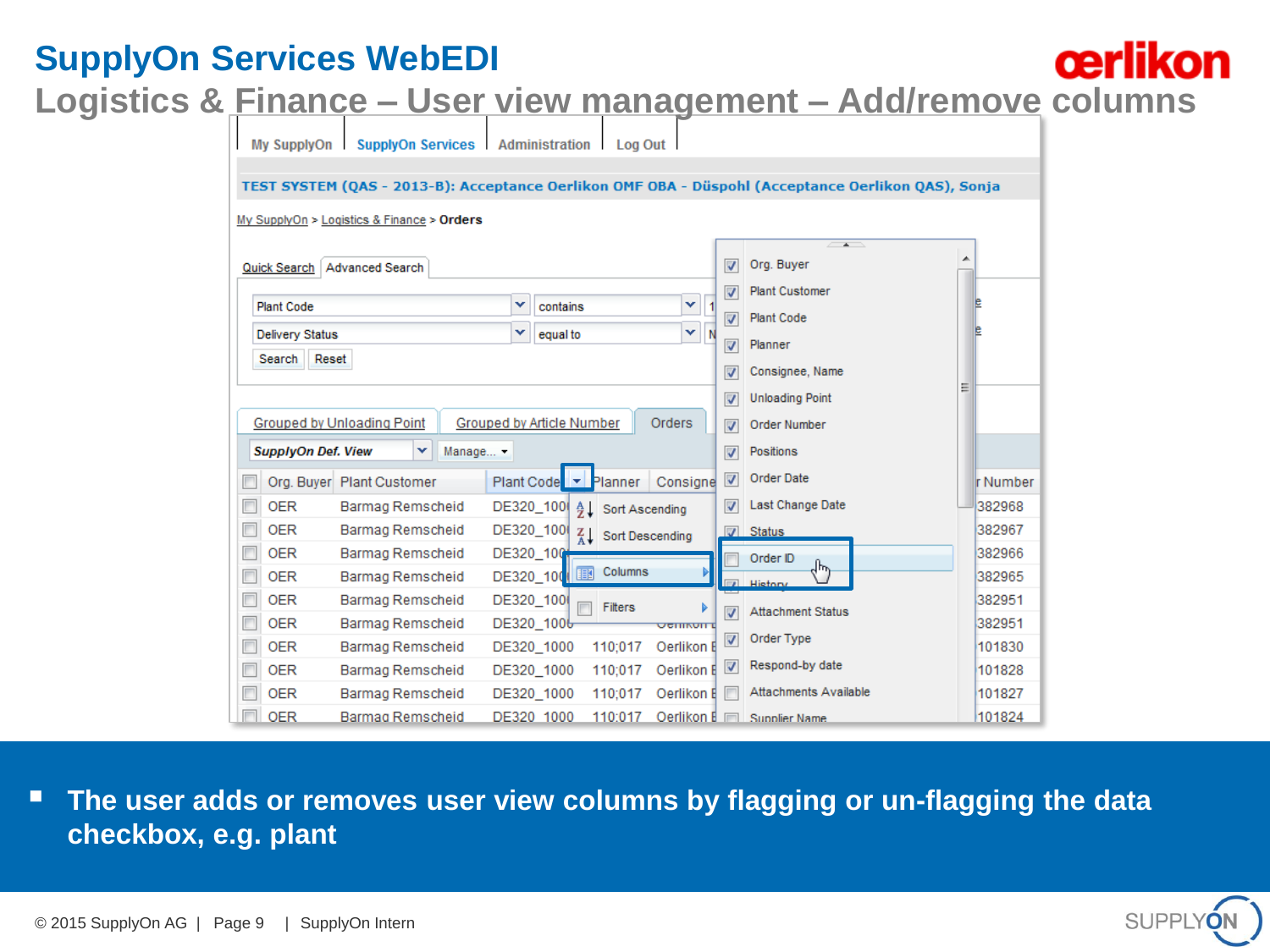

#### **Logistics & Finance – User view management – Create user view**

|                                                                                              | <b>My SupplyOn</b>                                                                                 | <b>SupplyOn Services</b>          |                      |   | Administration                   | Log Out |        |   |                 |  |  |                        |                     |                      |
|----------------------------------------------------------------------------------------------|----------------------------------------------------------------------------------------------------|-----------------------------------|----------------------|---|----------------------------------|---------|--------|---|-----------------|--|--|------------------------|---------------------|----------------------|
|                                                                                              | TEST SYSTEM (QAS - 2013-B): Acceptance Oerlikon OMF OBA - Düspohl (Acceptance Oerlikon QAS), Sonja |                                   |                      |   |                                  |         |        |   |                 |  |  |                        |                     |                      |
|                                                                                              | My SupplyOn > Logistics & Finance > Orders                                                         |                                   |                      |   |                                  |         |        |   |                 |  |  |                        |                     |                      |
|                                                                                              | <b>Advanced Search</b><br><b>Quick Search</b>                                                      |                                   |                      |   |                                  |         |        |   |                 |  |  |                        |                     |                      |
|                                                                                              | <b>Plant Code</b>                                                                                  |                                   |                      | ▾ | contains                         |         |        | v | 1000            |  |  |                        | Delete line         |                      |
| Add line   Delete line<br>v<br>v<br>Not fulfilled<br><b>Delivery Status</b><br>v<br>equal to |                                                                                                    |                                   |                      |   |                                  |         |        |   |                 |  |  |                        |                     |                      |
|                                                                                              | Reset<br>Search                                                                                    |                                   |                      |   |                                  |         |        |   |                 |  |  |                        |                     |                      |
|                                                                                              |                                                                                                    |                                   |                      |   |                                  |         |        |   |                 |  |  |                        |                     |                      |
|                                                                                              |                                                                                                    | <b>Grouped by Unloading Point</b> |                      |   | <b>Grouped by Article Number</b> |         | Orders |   |                 |  |  |                        |                     |                      |
|                                                                                              | My View                                                                                            | v                                 | Manage v             |   |                                  |         |        |   |                 |  |  |                        |                     |                      |
|                                                                                              |                                                                                                    | Org. Buyer Plant Customer         | Create new           |   |                                  | anner   |        |   | Consignee, Name |  |  | <b>Unloading Point</b> | <b>Order Number</b> | Pd                   |
|                                                                                              | <b>OER</b>                                                                                         | Barmag Rems                       | Update               |   | $4\mu$                           | :ESC    |        |   | Oerlikon Barmag |  |  | Oerlikon Barmag        | 4510382968          | 3                    |
|                                                                                              | <b>OER</b>                                                                                         | Barmag Rems                       | <b>Delete</b>        |   |                                  | :ESC    |        |   | Oerlikon Barmag |  |  | Oerlikon Barmag        | 4510382967          | 3                    |
|                                                                                              | <b>OER</b>                                                                                         | <b>Barmag Remso</b>               | Set as/unset default |   |                                  | :ESC    |        |   | Oerlikon Barmag |  |  | Oerlikon Barmag        | 4510382966          | 3                    |
|                                                                                              | <b>OER</b>                                                                                         | Barmag Remse                      |                      |   |                                  | ESC     |        |   | Oerlikon Barmag |  |  | Oerlikon Barmag        | 4510382965          | 3                    |
| $\blacksquare$                                                                               | $\triangle$ ER                                                                                     | Rarman Ramechaid                  |                      |   | DE320 1000                       |         |        |   | Oerlikon Barman |  |  | Oerlikon Barman        | 4583382051          | $\blacktriangleleft$ |

- **Once the user has set filters or added/removed columns , the view can be saved**
- To create the user view and set the defined view as default, the user clicks on "Create **new" and "Set as/unset default**
- **A changed user view can be updated or if not required anymore, simply deleted**

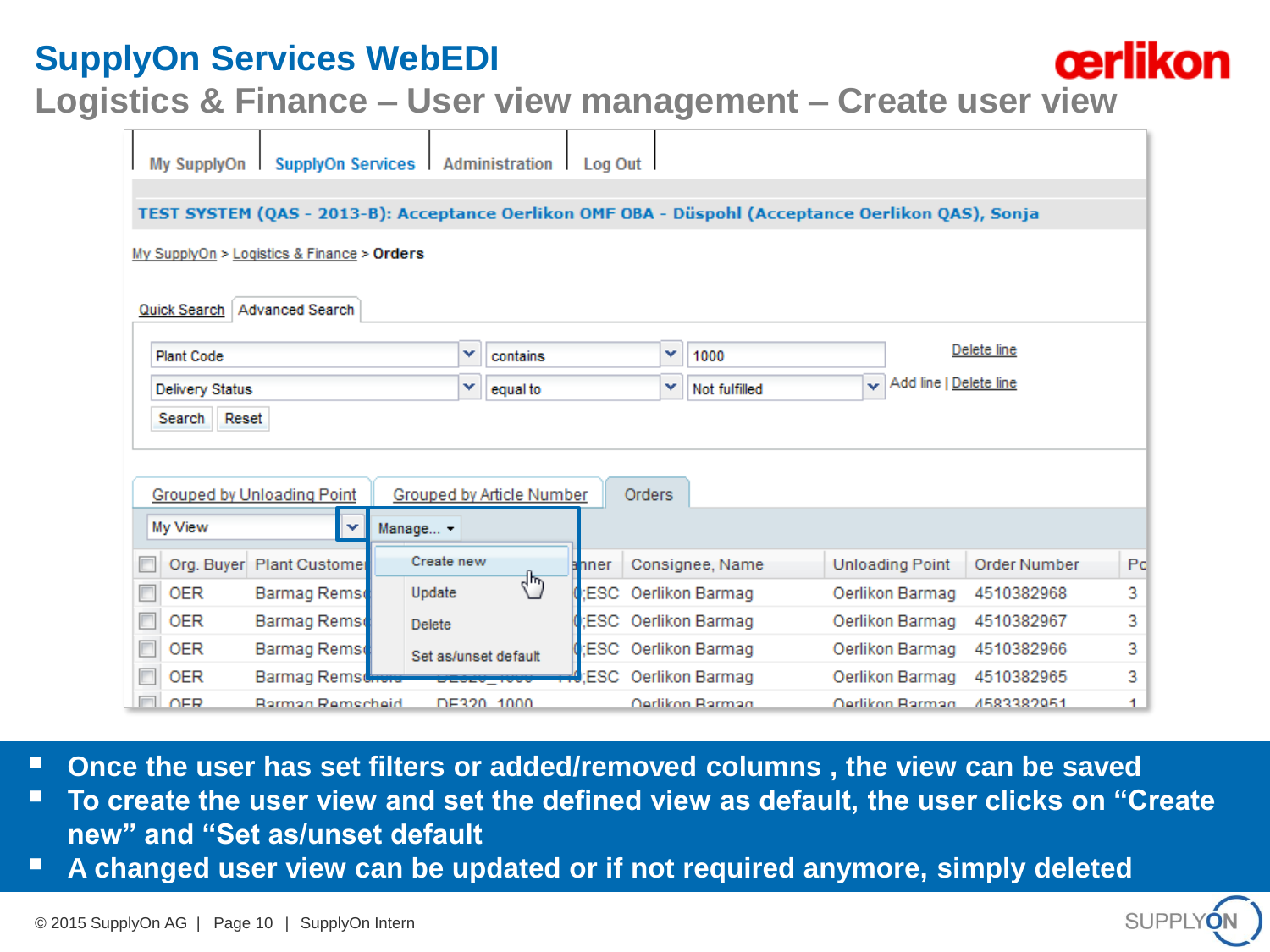

# **WebEDI – Support**



© 2015 SupplyOn AG | Page 11 | SupplyOn Intern